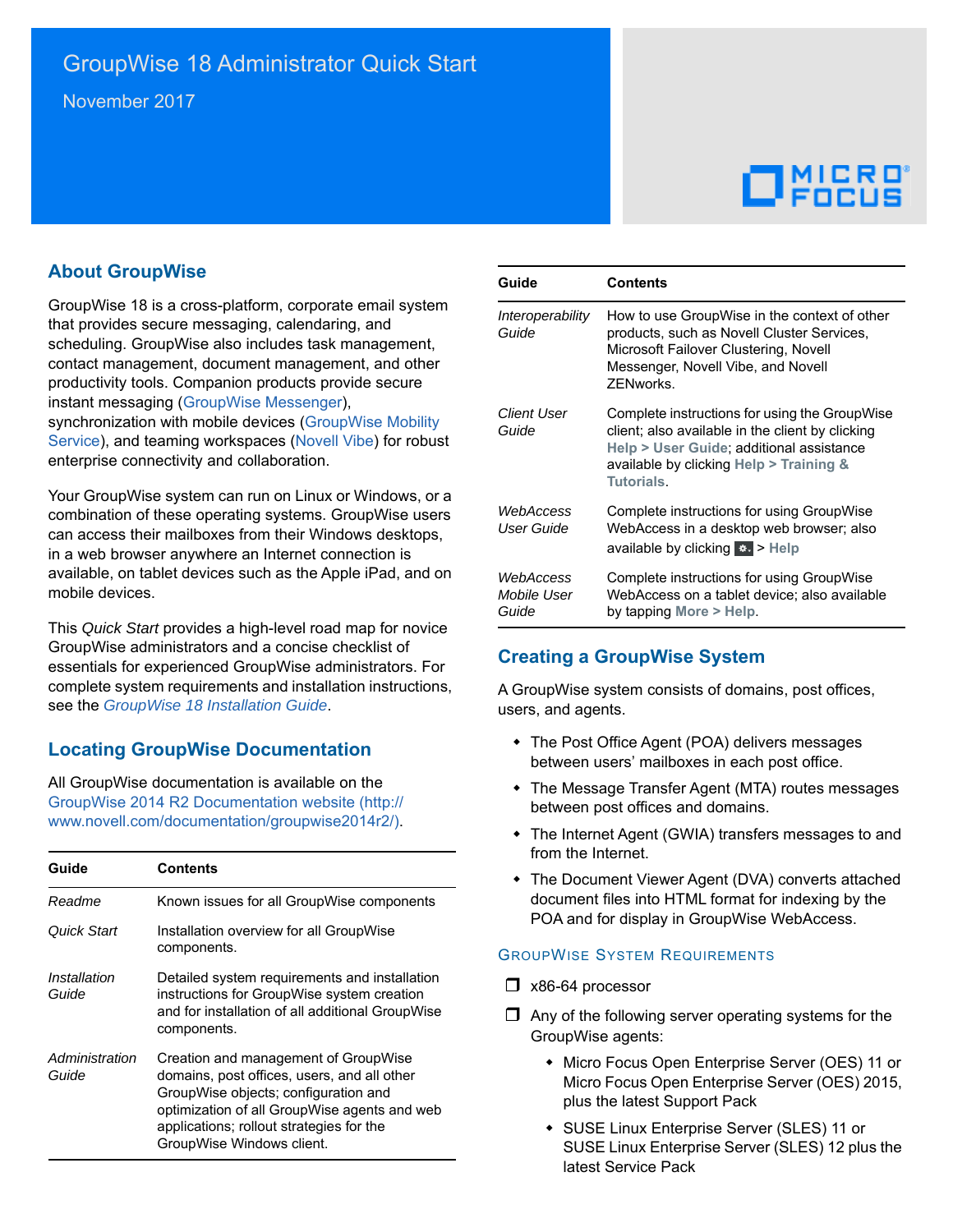**NOTE:** On Linux, the X Window System and Open Motif are required by the GUI GroupWise agent server consoles for the Post Office Agent, the Message Transfer Agent, and the Internet Agent.

By default, the GroupWise Linux agents run as services without user interfaces. Starting and stopping the agents when they are running with a user interface is not supported in the GroupWise Administration console.

 Windows Server 2012 R2 or Windows Server 2016, plus the latest Service Pack

 $\Box$  One or more of the following directories:

• Micro Focus eDirectory 8.8 or 9.0, plus the latest Support Pack, with LDAP enabled (optional)

You can download eDirectory from the [Micro](http://download.novell.com)  [Focus Downloads site](http://download.novell.com) (http:// download.novell.com).

- Microsoft Active Directory (optional)
- Native GroupWise directory (internal; required)

 $\Box$  Any of the following web browsers for the GroupWise Administration console and agent consoles:

- Linux: Mozilla Firefox; Google Chrome
- Windows: Microsoft Internet Explorer 10 or later; Mozilla Firefox; Windows Edge
- Macintosh: Mozilla Firefox; Google Chrome; Safari

 $\Box$  Adequate server memory as required by the operating system and by the GroupWise agents on the server

For details, see ["Sample Agent Memory](https://www.novell.com/documentation/groupwise18/pdfdoc/gw18_guide_install/gw18_guide_install.pdf#instreqadminagentmemory)  Requirements" in the *[GroupWise 18 Installation Guide](https://www.novell.com/documentation/groupwise18/pdfdoc/gw18_guide_install/gw18_guide_install.pdf#instfront)*.

#### <span id="page-1-0"></span>GROUPWISE SYSTEM CREATION

On a machine that meets the GroupWise system requirements:

**1** Start the GroupWise Installation Wizard in the downloaded *GroupWise 2014* software image:

```
Linux: 
Windows: 
\groupwise\setup.exe/gw14.0.0-build_version/install.sh
```
- **2** Follow the on-screen instructions to create your initial GroupWise system:
	- Create the primary domain and configure the Message Transfer Agent (MTA) for it.
	- (Optional) Create a post office and configure the Post Office Agent (POA) for it.
- (Optional) Set up the Internet Agent (GWIA) to provide Internet access.
- (Optional) Set up the Document Viewer Agent (DVA) to provide viewing and indexing services.

After you create the primary domain, you typically create secondary domains and post offices on additional servers.

For compete setup instructions, see ["GroupWise System](https://www.novell.com/documentation/groupwise18/pdfdoc/gw18_guide_install/gw18_guide_install.pdf#instcreatesystem)  Creation" in the *[GroupWise 18 Installation Guide](https://www.novell.com/documentation/groupwise18/pdfdoc/gw18_guide_install/gw18_guide_install.pdf#instfront)*. For maintenance information, see ["Domains,](https://www.novell.com/documentation/groupwise18/pdfdoc/gw18_guide_admin/gw18_guide_admin.pdf#admindomains)" "[Post Offices,](https://www.novell.com/documentation/groupwise18/pdfdoc/gw18_guide_admin/gw18_guide_admin.pdf#adminpostoffices)" ["Post Office Agent](https://www.novell.com/documentation/groupwise18/pdfdoc/gw18_guide_admin/gw18_guide_admin.pdf#adminpoa)," "[Message Transfer Agent,](https://www.novell.com/documentation/groupwise18/pdfdoc/gw18_guide_admin/gw18_guide_admin.pdf#adminmta)" ["Internet](https://www.novell.com/documentation/groupwise18/pdfdoc/gw18_guide_admin/gw18_guide_admin.pdf#admingwia)  Agent," and ["Document Viewer Agent"](https://www.novell.com/documentation/groupwise18/pdfdoc/gw18_guide_admin/gw18_guide_admin.pdf#admindva) in the *[GroupWise 18](https://www.novell.com/documentation/groupwise18/pdfdoc/gw18_guide_admin/gw18_guide_admin.pdf#adminfront)  Administration Guide*.

## **Accessing Your GroupWise Mailbox on Your Windows Desktop**

Each GroupWise user has a mailbox in a post office. In a corporate workplace environment, users with Windows workstations can run the GroupWise client to access their mailboxes and to send and receive mail.

#### GROUPWISE CLIENT WORKSTATION REQUIREMENTS

x86-32 processor or x86-64 processor

On a 64-bit processor, GroupWise still runs as a 32-bit application.

- $\Box$  Any of the following desktop operating systems for the GroupWise client:
	- Windows 7 on a 1 GHz or higher workstation with at least 1 GB of RAM
	- Windows 8 or Windows 8.1 on a 1 GHz or higher workstation with at least 1 GB of RAM
	- Windows 10 on a 1 GHz or higher workstation with at least 1 GB of RAM
- $\Box$  Approximately 200 MB of free disk space on each user's workstation to install the GroupWise client.

#### GROUPWISE CLIENT INSTALLATION

At a Windows workstation that meets the client requirements:

- **1** Run the GroupWise Installation Wizard (gw14.*x*.*x*\_client\_win\_multi.exe).
- **2** Click **GroupWise Client** to start the GroupWise Client Setup Wizard.
- **3** Follow the on-screen instructions to install the GroupWise client software on your workstation.

The Installation Wizard adds a GroupWise client icon to your desktop.

**4** Double-click the GroupWise client icon to start the GroupWise client.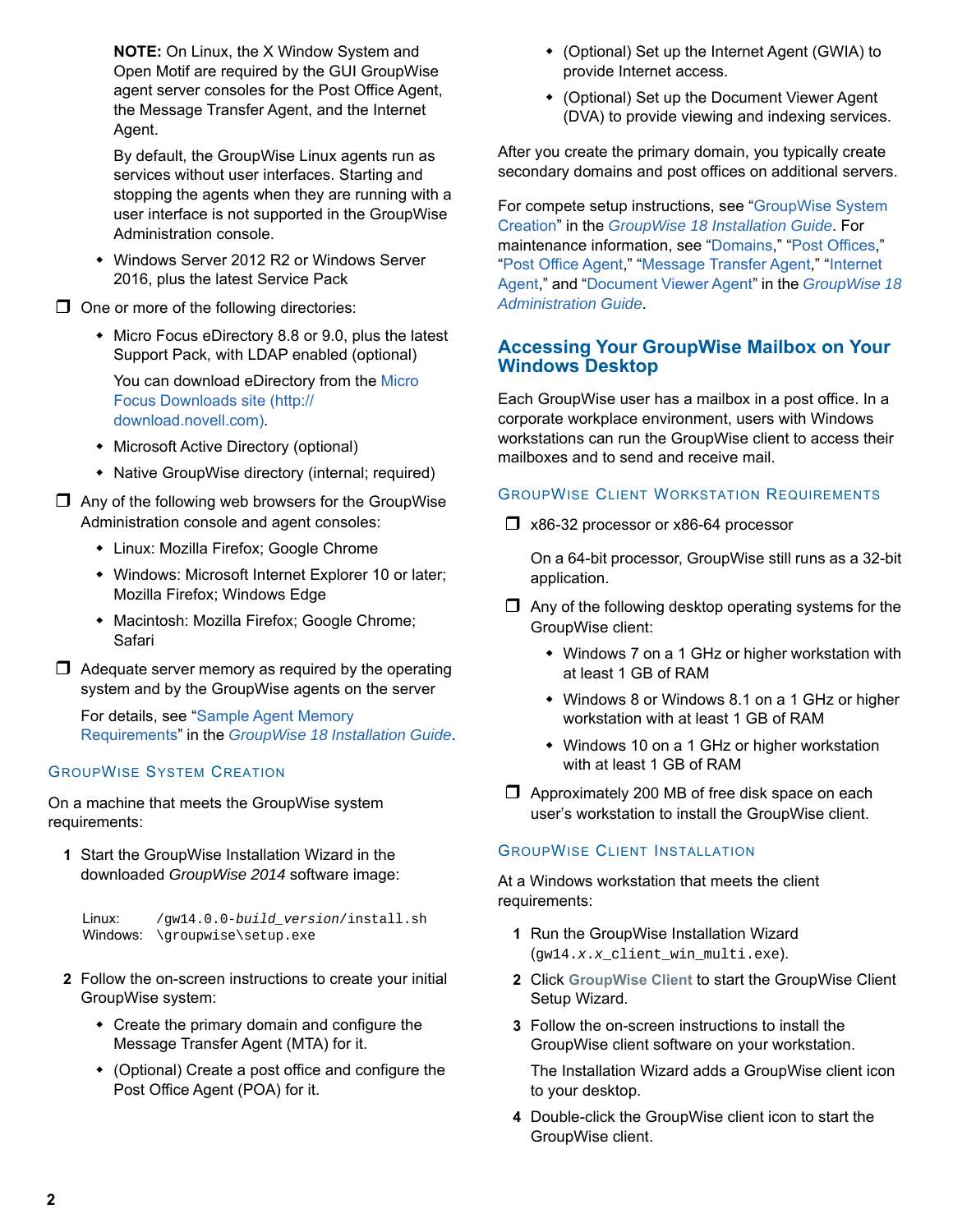For system-wide rollout of the GroupWise client software, you will probably not provide the downloaded software image to each GroupWise user. See "[Client](https://www.novell.com/documentation/groupwise18/pdfdoc/gw18_guide_admin/gw18_guide_admin.pdf#adminclient)" in the *[GroupWise 18 Administration Guide](https://www.novell.com/documentation/groupwise18/pdfdoc/gw18_guide_admin/gw18_guide_admin.pdf#adminfront)* for various client rollout alternatives, including the use of Novell ZENworks.

#### **Accessing Your GroupWise Mailbox from Your Web Browser, Tablet Device, or Mobile Device**

GroupWise WebAccess enables GroupWise users to access their GroupWise mailboxes through web browsers, on tablet devices such as the Apple iPad, and on mobile devices such as cell phones.

The WebAccess Application integrates into your web server so that GroupWise mailbox information can be displayed in your web browser or on your tablet device or mobile device. The WebAccess Application communicates with the Post Office Agent (POA) to obtain the mailbox information and with the Document Viewer Agent (DVA) to convert documents into HTML format for viewing in your mobile environment.

#### <span id="page-2-0"></span>GROUPWISE WEBACCESS SYSTEM REQUIREMENTS

 $\Box$  x86-64 or x86-32 processor

 $\Box$  A supported web server for your operating system:

- OES 11 / OES 2015 / SLES 11: Apache 2.2, plus Tomcat 7, plus IBM Java 6 Runtime Environment (JRE), plus the ModProxy Module
- Windows Server 2008 R2 / Windows Server 2012: Microsoft Internet Information Server (IIS) 7 or later, plus Tomcat 7, plus IBM Java 6 Runtime Environment (JRE), plus Jakarta Connector 1.2, plus ISAPI support

 $\Box$  Any of the following web browsers:

- Linux: Mozilla Firefox; Google Chrome
- Windows: Microsoft Internet Explorer 9 or later; Mozilla Firefox; Google Chrome; Windows Edge
- Macintosh: The latest version of Safari for your version of Mac OS; Mozilla Firefox; Google Chrome

## GROUPWISE WEBACCESS MOBILE REQUIREMENTS

Any of the following tablet operating systems and tablets:

 $\Box$  Android 4.1, 5.0, or later, with Google Chrome, on any Android device

- $\Box$  Apple iOS 7.x, 8.x, or later, with Apple Safari
- $\Box$  Kindle Fire, with Amazon Silk
- □ Windows Mobile 8.0 or later Pro, with Microsoft Internet Explorer, on any Windows device (full WebAccess, no template)

## GROUPWISE WEBACCESS INSTALLATION

- **1** Start the GroupWise Installation Wizard on a web server, as described in ["GroupWise System Creation"](#page-1-0)  [on page 2](#page-1-0).
- **2** On Linux, enter **Installation > GroupWise WebAccess**. or

On Windows, click **GroupWise WebAccess**.

**3** Follow the on-screen instructions to install the WebAccess Application to the web server.

On Windows, the Installation program can immediately restart the web server for you.

- **4** (Conditional) On Linux, restart Apache and Tomcat.
- **5** To display the GroupWise WebAccess login page, use the following URL:

http://*web\_server\_address*/gw/webacc

Replace *web\_server\_address* with the IP address or DNS hostname of the web server.

For complete installation instructions, see ["Setting Up](https://www.novell.com/documentation/groupwise18/pdfdoc/gw18_guide_install/gw18_guide_install.pdf#installwebaccess)  GroupWise WebAccess" in the *[GroupWise 18 Installation](https://www.novell.com/documentation/groupwise18/pdfdoc/gw18_guide_install/gw18_guide_install.pdf#instfront)  Guide*. For maintenance instructions, see ["WebAccess"](https://www.novell.com/documentation/groupwise18/pdfdoc/gw18_guide_admin/gw18_guide_admin.pdf#adminwebaccess) in the *[GroupWise 18 Administration Guide](https://www.novell.com/documentation/groupwise18/pdfdoc/gw18_guide_admin/gw18_guide_admin.pdf#adminfront)*.

#### **Publishing Your Calendar and Free/Busy Information on the Internet**

The GroupWise Calendar Publishing Host enables GroupWise users to publish their GroupWise Calendars and free/busy status on the Internet, so that non-GroupWise users can see their schedules and availability. This helps non-GroupWise users schedule convenient appointments with GroupWise users.

For installation instructions, see "[Setting Up the GroupWise](https://www.novell.com/documentation/groupwise18/pdfdoc/gw18_guide_install/gw18_guide_install.pdf#installcalpubhost)  Calendar Publishing Host" in the *[GroupWise 18 Installation](https://www.novell.com/documentation/groupwise18/pdfdoc/gw18_guide_install/gw18_guide_install.pdf#instfront)  Guide*. For maintenance instructions, see ["Calendar](https://www.novell.com/documentation/groupwise18/pdfdoc/gw18_guide_admin/gw18_guide_admin.pdf#admincalpub)  Publishing Host" in the *[GroupWise 18 Administration](https://www.novell.com/documentation/groupwise18/pdfdoc/gw18_guide_admin/gw18_guide_admin.pdf#adminfront)  Guide*.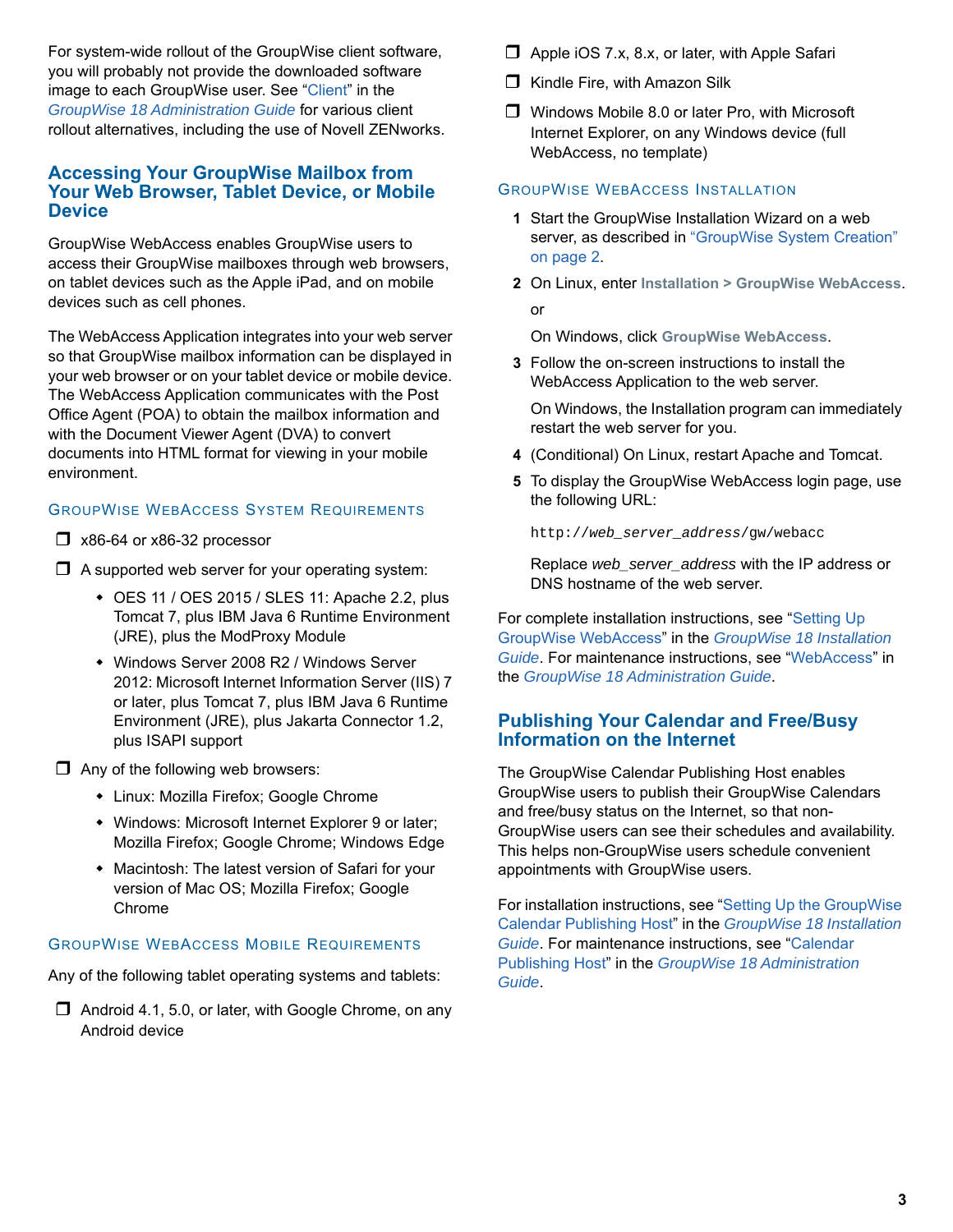### **Synchronizing Your Mobile Device with GroupWise**

You can use the GroupWise Mobility Service to synchronize email and other personal information manager (PIM) data from GroupWise to mobile devices that support Microsoft ActiveSync protocol 12.*x*.

Supported mobile device operating systems include:

- Android 3.*x* and 4.*x*
- Apple iOS 5.*x*, 6.x, and 7.x
- Windows Phone 7
- Windows 8 (Phone, Tablet, and Desktop)
- BlackBerry 10.**x**

For installation instructions, see the *[G](https://www.novell.com/documentation/gwmobility18/pdfdoc/gwmob18_guide_install/gwmob18_guide_install.pdf#instfront)roupWise Mobility Service 18 Installation Guide*. For maintenance instructions, see the *GroupWise Mobility Service 18 Administration Guide*.

### **Communicating in Real Time with Other GroupWise Users**

Novell Messenger is a cross-platform, corporate-based, secure instant messaging solution that supports instant messaging, presence, chat rooms, broadcasts, and archiving of conversations for GroupWise users. Messenger runs on Linux and Windows.

For basic instructions, see the *[GroupWise and Messenger](https://www.novell.com/documentation/groupwise2014/gw18_qs_messenger/data/gw18_qs_messenger.html)  [Quick Start](https://www.novell.com/documentation/groupwise2014/gw18_qs_messenger/data/gw18_qs_messenger.html)*. For more detailed information, see the *GroupWise Messenger 18 Installation Guide* and the *GroupWise Messenger 18 Administration Guide*.

## **Collaborating with Other GroupWise Users**

Novell Vibe enhances GroupWise by providing easy document management and sharing, team calendars and task lists, workflows, discussion threads, wikis, blogs, RSS feeds, and more.

For basic instructions, see the *[GroupWise and Vibe Quick](https://www.novell.com/documentation/groupwise2014/gw18_qs_vibe/data/gw18_qs_vibe.html)  [Start](https://www.novell.com/documentation/groupwise2014/gw18_qs_vibe/data/gw18_qs_vibe.html)*. For more detailed information, see the *[M](https://www.novell.com/documentation/vibe4/pdfdoc/vibe4_inst/vibe4_inst.pdf#bookinfo)icro Focus Vibe 4.0.3 Installation Guide* and the *Micro Focus Vibe 4.0.3 Administration Guide*.

# **Monitoring Your GroupWise System**

GroupWise Monitor is a monitoring and management tool that allows you and other GroupWise administrators to monitor GroupWise agents from any location where you are connected to the Internet and have access to a web browser. Some agent administration can also be performed from your web browser.

## GROUPWISE MONITOR SYSTEM REQUIREMENTS

- $\Box$  Any server operating system listed in "GroupWise" [System Requirements" on page 1](#page-0-0)
- □ Any web server listed in "GroupWise WebAccess [System Requirements" on page 3](#page-2-0)
- Any web browser listed in ["GroupWise WebAccess](#page-2-0)  [System Requirements" on page 3](#page-2-0)

More detailed Monitor requirements are listed in the *[GroupWise 18 Installation Guide](https://www.novell.com/documentation/groupwise18/pdfdoc/gw18_guide_install/gw18_guide_install.pdf#instfront)*.

#### GROUPWISE MONITOR INSTALLATION

- **1** Start the GroupWise Installation Wizard, as described in ["GroupWise System Creation" on page 2](#page-1-0).
- **2** On Linux, enter **Installation > GroupWise Monitor Agent**.

or

On Windows, click **GroupWise Monitor**.

- **3** Follow the on-screen instructions to install the Monitor Agent to a Linux or Windows server.
- **4** (Optional) Install the Monitor Application to the web server of your choice, if you want to be able to monitor the agents from outside your firewall.

On Windows, the Installation Wizard can immediately start the Monitor Agent and web server for you.

- **5** (Conditional) On Linux, restart Apache and Tomcat if you installed the Monitor Application.
- **6** (Optional) To display the main Monitor web console in your web browser either inside or outside your firewall, use the following URL:

http://*web\_server\_address*/gwmon/gwmonitor

Replace *web\_server\_address* with the IP address or DNS hostname of your web server.

**7** To display the more full-featured Monitor Agent console in your web browser, use the following URL:

http://*web\_server\_address*:8200

The Monitor Agent console, provided by the Monitor Agent itself, can be accessed only from behind your firewall.

For complete installation instructions, see ["Setting Up](https://www.novell.com/documentation/groupwise18/pdfdoc/gw18_guide_install/gw18_guide_install.pdf#installmonitor)  GroupWise Monitor" in the *[GroupWise 18 Installation](https://www.novell.com/documentation/groupwise18/pdfdoc/gw18_guide_install/gw18_guide_install.pdf#instfront)  Guide*. For maintenance instructions, see ["Monitor"](https://www.novell.com/documentation/groupwise18/pdfdoc/gw18_guide_admin/gw18_guide_admin.pdf#adminmonitor) in the *[GroupWise 18 Administration Guide](https://www.novell.com/documentation/groupwise18/pdfdoc/gw18_guide_admin/gw18_guide_admin.pdf#adminfront)*.

## **Clustering Your GroupWise System**

Clustering ensures high availability and manageability of critical network resources by providing failover, failback, and migration (load balancing) capabilities for clustered resources. By setting up post offices in a cluster, you